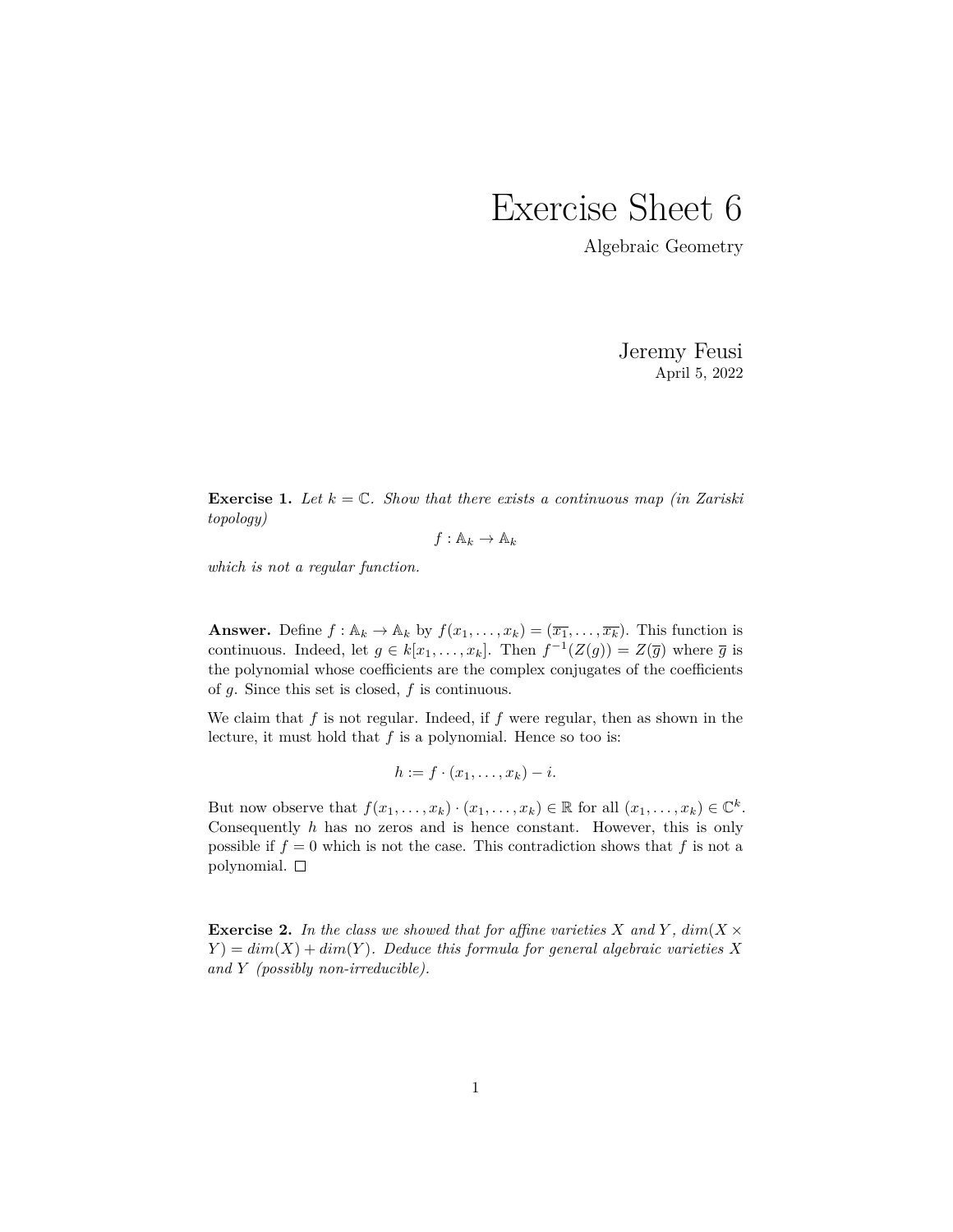**Answer.** Let *X* and *Y* be as in the exercise. Write

$$
X = \bigcup_{i=1}^{n} U_i \qquad Y = \bigcup_{j=1}^{m} V_j
$$

where  $U_i$  and  $V_j$  are affine open subvarieties. Notice that

$$
X \times Y = \bigcup_{i,j} U_i \times V_j
$$

as sets. We equip the right-hand space with the topology induced by the Zariski topology on  $U_i \times V_j$  and claim that the equality above is an equality of topological spaces and in fact describes an open cover of  $X \times Y$  by open subsets. Showing this claim will constitute the main part of the exercise.

Indeed, notice that there are canonical, continuous projections:

$$
p_X := \bigcup_{i,j} U_i \times V_j \to X \quad p_Y := \bigcup_{i,j} U_i \times V_j \to Y.
$$

Since these are regular maps, by the universal property of the product, there exists a unique regular function

$$
\psi: \bigcup_{i,j} U_i \times V_j \to X \times Y
$$

such that  $\pi_X \circ \psi = p_X$  and  $\pi_Y \circ \psi = p_Y$ , where  $\pi_X$  and  $\pi_Y$  are the canonical projections of *X* × *Y*. In particular, for all  $(x, y) \in \bigcup_{i,j} U_i \times V_j$ :

$$
\psi(x,y) = (\pi_X \circ \psi(x), \pi_Y \circ \psi(y)) = (x,y)
$$

and thus  $\psi$  is the identity as a set of maps. This shows that any set which is open in  $X \times Y$  is also open in  $\bigcup_{i,j} U_i \times V_j$ . Conversely, observe that

$$
U_i \times V_j = \pi_X^{-1}(U_i) \cap \pi_Y^{-1}(V_j)
$$

is open in  $X \times Y$ . Again, by the universal property of the product, there exists a unique regular function  $U_i \times V_j \subseteq X \times Y \to U_i \times V_j$ . This is the restriction of the identity and in particular, any open subset of  $U_i \times V_j$  is open in  $X \times Y$ .

This shows the claim.

Now, as shown in the lecture:

$$
dim(X \times Y) = \max_{i,j} dim(U_i \times V_j).
$$

But  $dim(U_i \times V_j) = dim(U_i) + dim(V_j)$  by the statement mentioned in the exercise and thus

$$
dim(X \times Y) = \max_{i} dim(U_i) + \max_{j} dim(V_j) = dim(X) + dim(Y).
$$

 $\Box$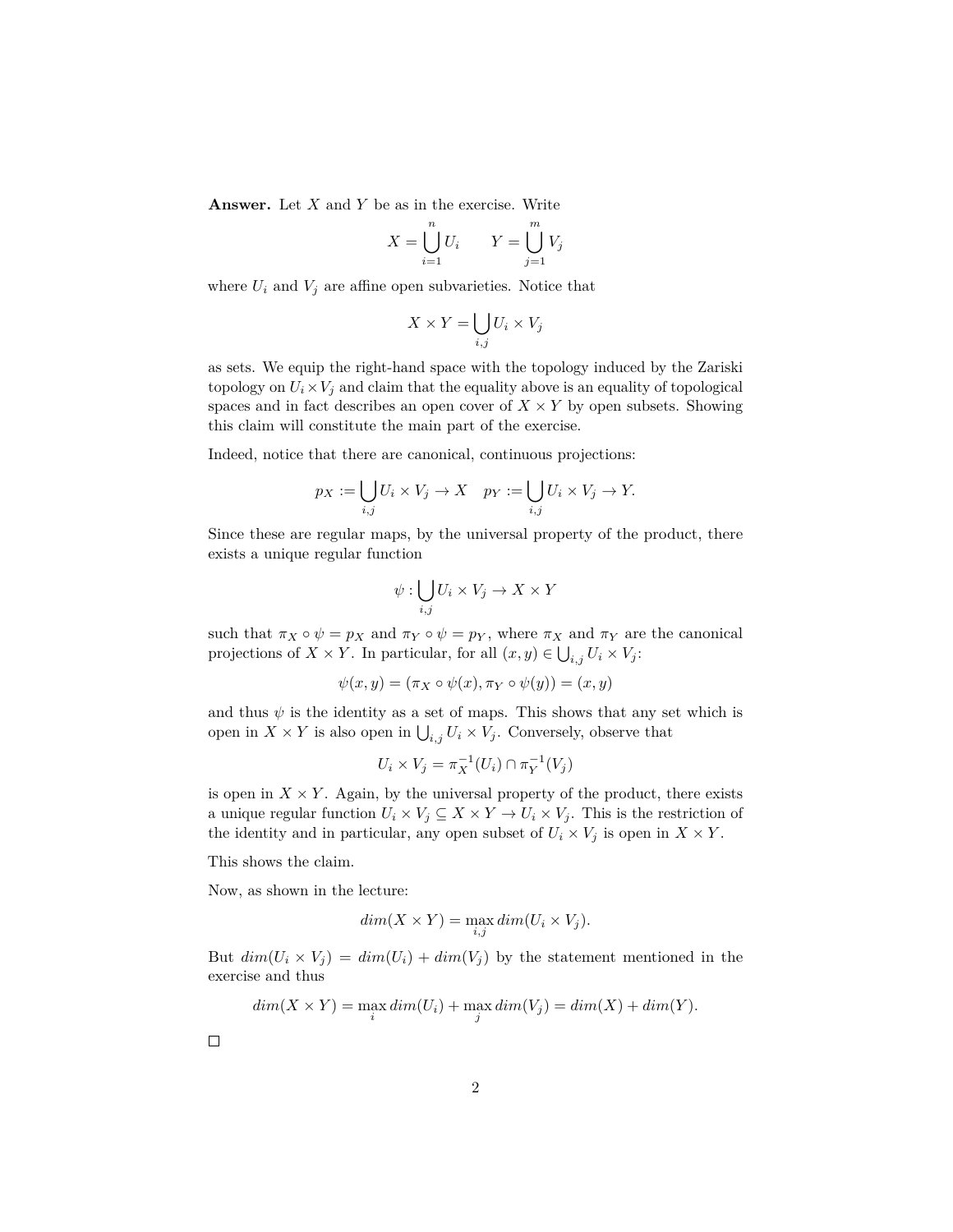**Exercise 3.** Let  $f: X \to Y$  be a finite morphism. Show that f has finite fibres.

**Answer.** First, since any finite morphism is affine by definition, we may assume that *X* and *Y* are affine. Let  $y \in Y$ . We aim to show that  $f^{-1}(\{y\})$  is finite.

To see this, let  $\mathfrak{m}_y \in k[Y]$  be the maximal ideal corresponding to *y*. Set

$$
\mathfrak{a} := \sqrt{k[X]f^*(\mathfrak{m}_y)} = \sqrt{(f^*(x_i - y_i) : i \in \{1, \dots, n\})}
$$

where  $Y \subseteq \mathbb{A}^n$ . Notice that  $g \in \mathfrak{a}$  if and only if g is zero everywhere where  $f^*(x_i - y_i)$  is zero which is the case if and only if  $g \in I(f^{-1}(\{y\}))$ . Consequently  $\mathfrak{a} = I(f^{-1}(\{y\}))$ . Moreover, observe that  $f^*$  induces a morphism of rings:

$$
\phi: k[Y]/\mathfrak{m}_y \to k[X]/\mathfrak{a}.
$$

Since *f* is finite,  $\phi$  is integral. Hence, since  $k[Y]/m_y$  is a field (which also implies that  $\phi$  is injective), by "going-up",  $dim(k[X]/\mathfrak{a}) = 0$ . Also, since  $k[X]$  is Noetherian, so is the quotient and by Akizuki, it is Artinian. In particular, it has finitely many maximal ideals. But now, by the equality  $a = I(f^{-1}(\{y\}))$  shown above,  $k[X]/\mathfrak{a} = k[f^{-1}(\{y\})]$ . Hence the maximal ideals correspond bijectively to points in  $f^{-1}(\{y\})$  and we conclude that this set is finite.

**Exercise 4.** Let A be the ring defined by  $k[x]_{(x)}[t]$ . Show that there exists a *codimension one prime ideal*  $\mathfrak{p} \subseteq A$  *which has height zero. Note that*  $dim(A) = 2$ *.* 

**Answer.** Notice that for p to have dimension 0 (which is the dimension of the quotient by p), we must have that p is maximal. For example, define  $p := (xt-1)$ (hence *t* is intuitively the "missing" inverse of *x*). Define  $\phi : k[x]_{(x)}[t] \to k(x)$ to be the map induced by the evaluation  $(x,t) \mapsto (x, x^{-1})$ . Obviously,  $\phi$  is surjective. Moreover,  $\phi(\mathfrak{p}) = (0)$ . Conversely, assume  $\phi(a) = 0$ . By clearing denominators, we may assume  $a \in k[x][t]$ . But then, this implies that  $x^{-1}$ is a zero of the polynomial *a* viewed as a polynomial in *t* with coefficients in *k*(*x*). Hence  $xt - 1/a$  in  $k(x)[t]$ . By Gauss's lemma, since  $xt - 1$  is primitive,  $xt - 1|a$  in  $k[x][t]$  and thus  $a \in \mathfrak{p}$ . We deduce that  $\phi$  induces an isomorphism  $k[x]_{(x)}[t]/\mathfrak{p} \to k(x)$  and since the latter is a field,  $\mathfrak{p}$  is maximal.

Note that this isomorphism is in fact the reason for which we consider  $(xt-1)$ instead of the more intuitive maximal ideal  $(x, t)$ . Indeed, the quotient by the latter is isomorphic to  $k$  which is much "smaller" than  $k(x)$  and hence intuitively, the codimension of  $(x, t)$  must be larger.

It remains to show that p has codimension (that is to say, height) one. However,